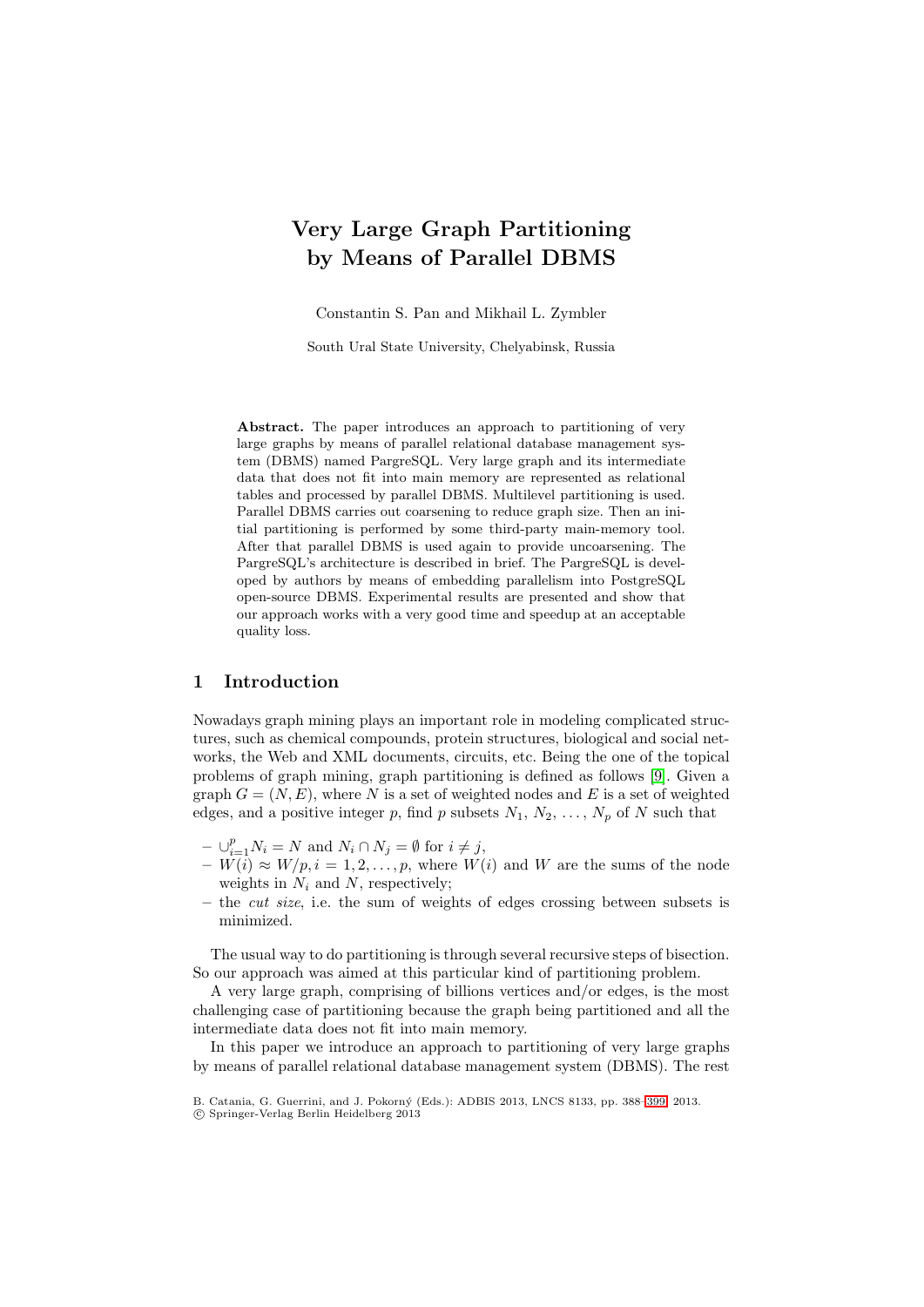of the paper is organized as follows. Section [2](#page-1-0) briefly discusses the related work. Section [3](#page-2-0) provides a short intro to PargreSQL parrallel DBMS that we use for the graph partitioning. Section [4](#page-3-0) presents our approach. The results of experiments are shown in section [5.](#page-8-0) Section [6](#page-9-0) contains concluding remarks and directions for future work.

# <span id="page-1-0"></span>**2 Related Work**

A significant amount of work has been done in the area of graph-based data mining, including graph partitioning problem [\[1\]](#page-10-2).

The classical algorithm based on a neighborhood-search technique for determining the optimal graph partitioning is proposed in [\[16\]](#page-10-3). Multilevel approach to graph partitioning is suggested in [\[14\]](#page-10-4). There are many sophisticated serial and parallel graph partitioning algorithms have been developed [\[9\]](#page-10-0). One of the first parallel graph partitioning algorithms based upon multilevel approach was proposed in [\[15\]](#page-10-5). An approach to graph partitioning based upon genetic alorighms investigated in [\[17\]](#page-10-6). In [\[7\]](#page-10-7) authors suggested graph partitioning algorithm without multilevel approach.

A parallel graph partitioner for shared-memory multicore architectures is discussed in [\[28\]](#page-11-0). Parallel disk-based algorithm for graph partitioning is presented in [\[29\]](#page-11-1). In [\[26\]](#page-11-2) distributed graph partitioning algorithm is suggested. Cloud computing-based graph partitioning is described in [\[6\]](#page-10-8).

There are software packages implementing various graph partitioning algorithms, e.g. Chaco [\[12\]](#page-10-9), METIS and ParMETIS [\[13\]](#page-10-10), KaFFPa [\[25\]](#page-11-3), etc.

In [\[3\]](#page-10-11) ParallelGDB, a system to handle massive graphs in a shared-nothing parallel system is described. Pregel [\[20\]](#page-10-12) is a Google's distributed programming framework, focused on providing users with a natural API for programming graph algorithms.

Existing graph data mining algorithms typically face difficulties with respect to scalability (storing a graph and its intermediate data in main memory). Mining by means of relational DBMS and SQL allows to overcome main memory restrictions. This approach supposes bringing mining algorithms to data stored in relational database instead of moving stored data to algorithms of third-party tools. Using relational DBMS for mining we have got all its services "for free": effective buffer management, indexing, retrieval, etc. However it demands uneasy "mapping" of graph mining algorithms onto SQL with cumbersome source code.

In recent years a number of graph mining algorithms have been implemented using relational DBMS. In [\[22\]](#page-11-4) a scalable, SQL-based approach to graph mining (specifically, interesting substructure discovery) is presented. A framework for quasi clique detection based upon relational DBMS is described in [\[27\]](#page-11-5). Frequent SQL-based subgraph mining algorithms proposed in [\[5,](#page-10-13)[10\]](#page-10-14). Database approach to handle cycles and overlaps in a graph is investigated in [\[2](#page-10-15)[,4\]](#page-10-16). We also have to mention non-DBMS oriented but disk-based system for computing efficiently on very large graphs described in [\[18\]](#page-10-17).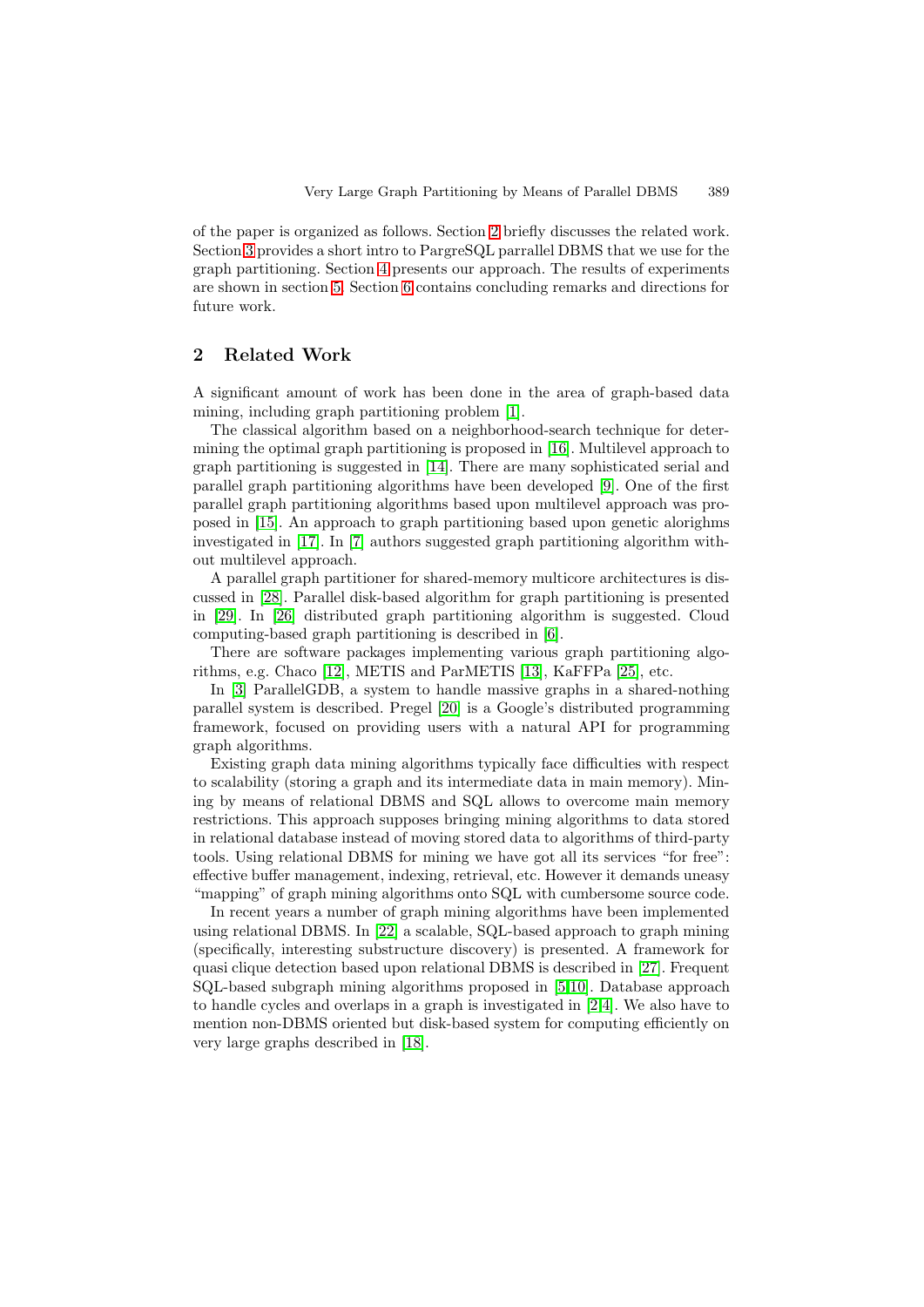Despite the benefits of using a DBMS, it still could be incapable of effectively processing *very large* graphs. Our contribution is applying a *parallel* DBMS to graph partitioning (what was done for the first time, to the best of our knowledge).

# <span id="page-2-0"></span>**3 PargreSQL Parallel DBMS**

Currently, open-source PostgreSQL DBMS [\[24\]](#page-11-6) is a reliable alternative for commercial DBMSes. There are many research projects devoted to extension and improvement of PostgreSQL. PargreSQL DBMS is a version of PostgreSQL adapted for parallel processing. PargreSQL utilizes the idea of *fragmented parallelism*[1](#page-2-1) [\[8\]](#page-10-18) in cluster systems (see fig. [1\)](#page-2-2). This form of parallelism supposes horizontal fragmentation of the relational tables and their distribution among the disks of the cluster.



<span id="page-2-2"></span>**Fig. 1.** Fragmented parallelism

The way of the table fragmentation is defined by a *fragmentation function*, which for each record of the table returns the ID of the processor node where this record should be placed.

A query is executed in parallel on all processor nodes as a set of parallel *agents*. Each agent processes its own fragment and generates a partial query result. The partial results are merged into the resulting table.

The PargreSQL architecture (see fig. [2\)](#page-3-1) implies modifications to the source code of existing PostgreSQL's subsystems as well as implementation of new subsystems to provide parallel processing.

Modified PostgreSQL's engine instance is installed on every node of a cluster system. The *par Storage* subsystem provides fragmentation and replication of tables among the disks of the cluster. The *par Balancer* subsystem is responsible

<span id="page-2-1"></span><sup>1</sup> Also known as *partitioned parallelism*, but that term is not used in the paper to avoid possible confusion with *graph partitioning*.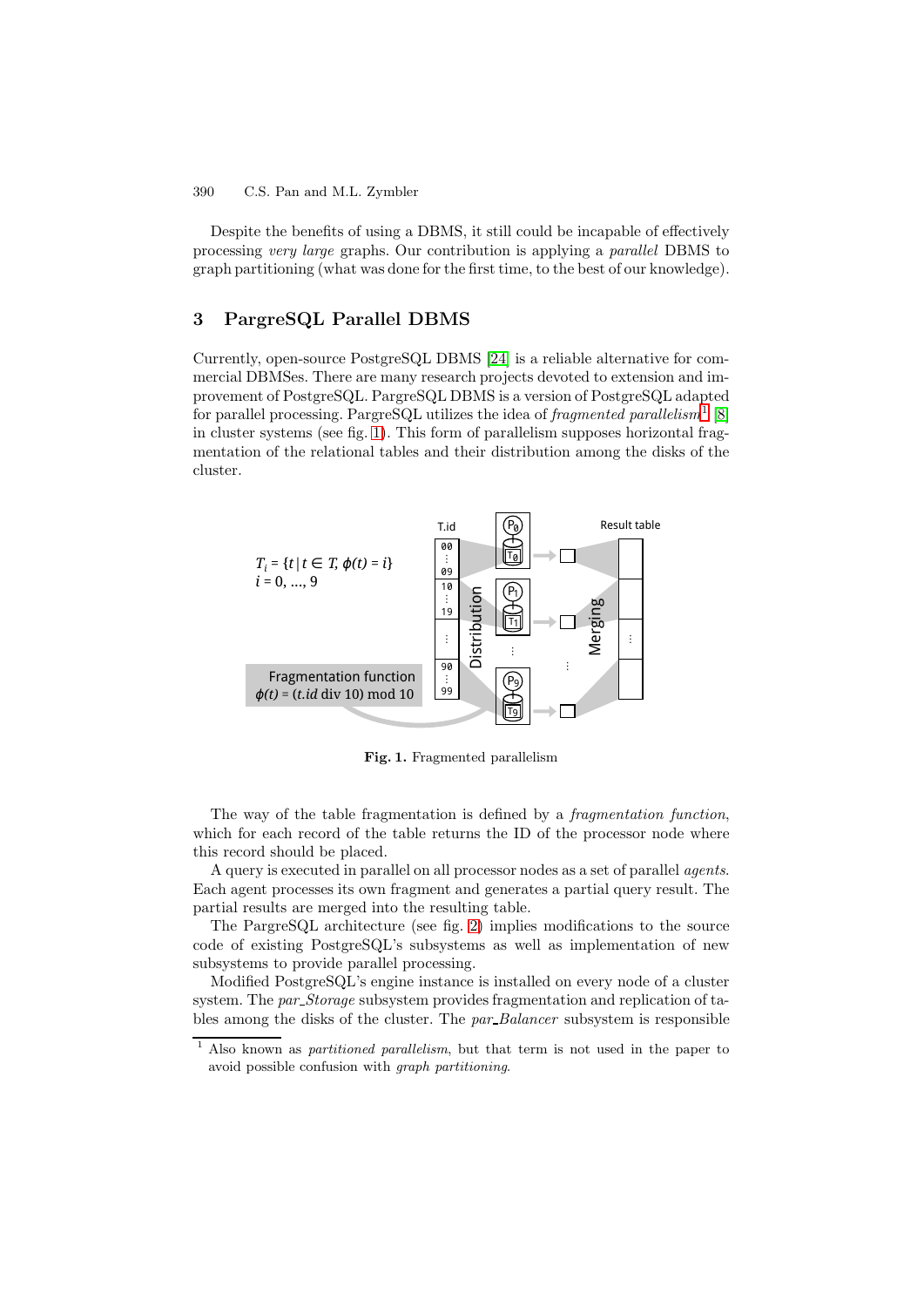

<span id="page-3-1"></span>**Fig. 2.** PargreSQL architecture

for load balancing of the engine instances. The *par Exchange* subsystem provides the EXCHANGE operator [\[11](#page-10-19)[,19\]](#page-10-20), which is in charge of data transmission among PostgreSQL's engine instances during the query execution and encapsulates all the parallel work. The *par Parallelizer* subsystem inserts EXCHANGEs into appropriate places of the query execution plan made by PostgreSQL's engine instance. The *par libpq* provides an API that is transparent to PostgreSQL applications.

# <span id="page-3-0"></span>**4 Applying PargreSQL to Graph Partitioning**

This section describes an approach to bisecting of very large graphs with PostgreSQL parallel DBMS. *Bisection* of a graph is a basic case of graph partitioning problem  $(p = 2$ , partitioning into two sets). Multi-way partitioning is performed by recursively applying bisection.

Graph partitioning with PargreSQL is depicted in fig. [3.](#page-4-0) We use the multilevel partitioning scheme [\[14\]](#page-10-4), which includes three steps.

On the first step, *coarsening*, we reduce the input graph to the size that existing graph partitioning tools could deal with. A relational table (list of edges) that represent the graph is split into horizontal fragments and PargreSQL executes SQL-queries which reduce its size. During the coarsening step we collapse the heaviest edges of the graph, reducing excessive vertices and edges and aggregating their weight. Coarsening can be repeated multiple times to get smaller graphs. This step is implemented in PargreSQL by means of representing the input graph as a relational table and quering this table using SQL.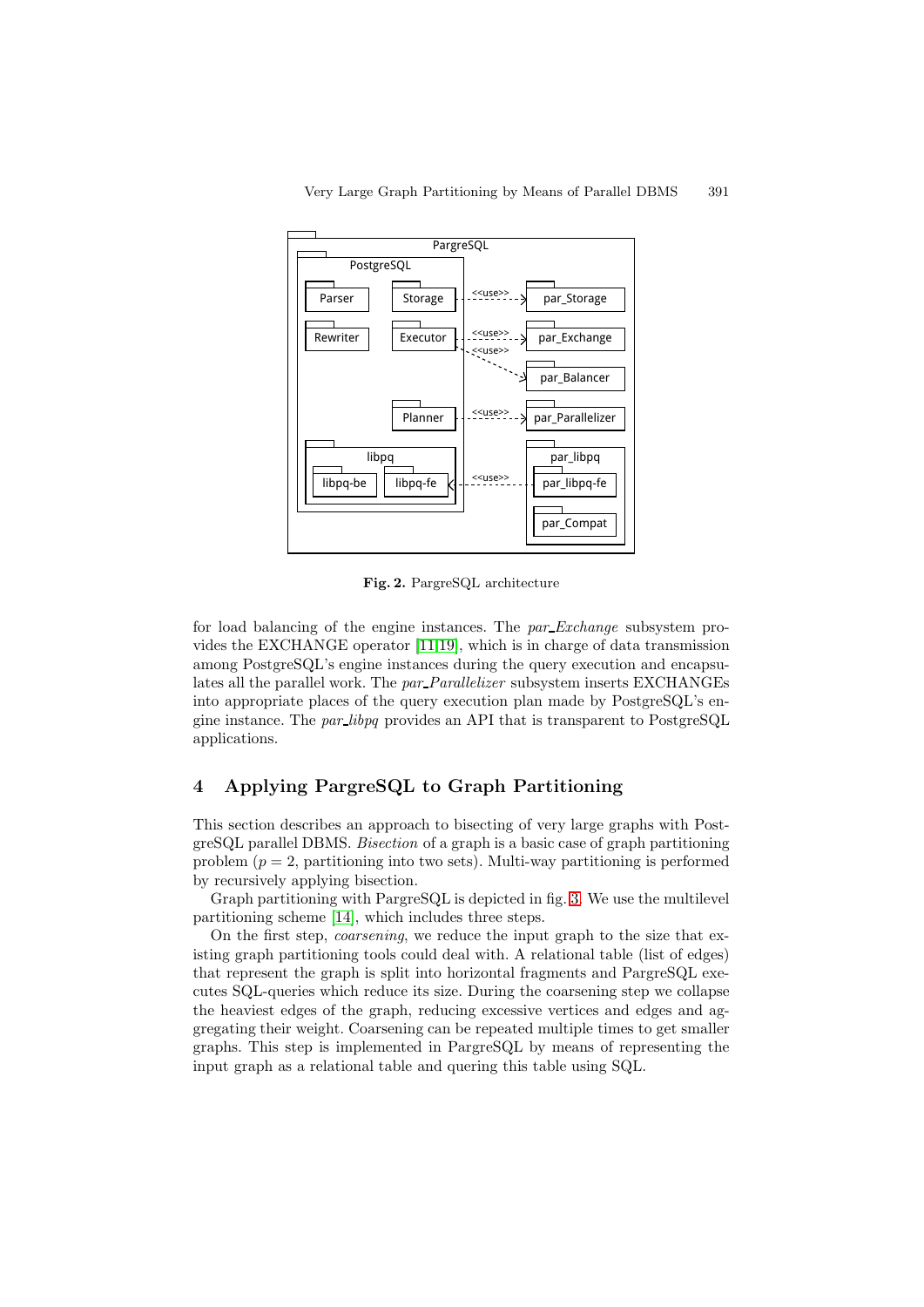

<span id="page-4-0"></span>**Fig. 3.** Graph partitioning scheme

On the second step, *initial partitioning*, we export the graph from the database and feed it to a third-party graph partitioning utility (Chaco [\[12\]](#page-10-9)) which performs the initial partitioning using one of the well-known algorithms (Kernighan-Lin, inertial, spectral, etc.). The result of the initial partitioning is imported into the database as a relational table containing the list of the graph's vertices with their partitions assigned.

| Relational table         | Description                                                   |
|--------------------------|---------------------------------------------------------------|
| GRAPH(A, B, W)           | The original fine graph                                       |
|                          | A, B: edge's ends, W: weight                                  |
| MATCH(A, B)              | The matching of the fine graph                                |
|                          | A, B: edge's ends                                             |
| COARSE GRAPH $(A, B, W)$ | The coarse graph                                              |
|                          | A, B: edge's ends, W: weight                                  |
|                          | COARSE PARTITIONS $(A, P)$ The partitions of the coarse graph |
|                          | A: vertex, P: partition                                       |
| PARTITIONS(A, P, G)      | The partitions of the fine graph                              |
|                          | A: vertex, P: partition, G: gain                              |

<span id="page-4-1"></span>**Table 1.** Data structure for graph partitioning

On the final step, *uncoarsening*, we refine the coarse results using another sequence of SQL queries. This step is repeated as many times as the coarsening was performed. During this step we first map coarse results on the larger graph,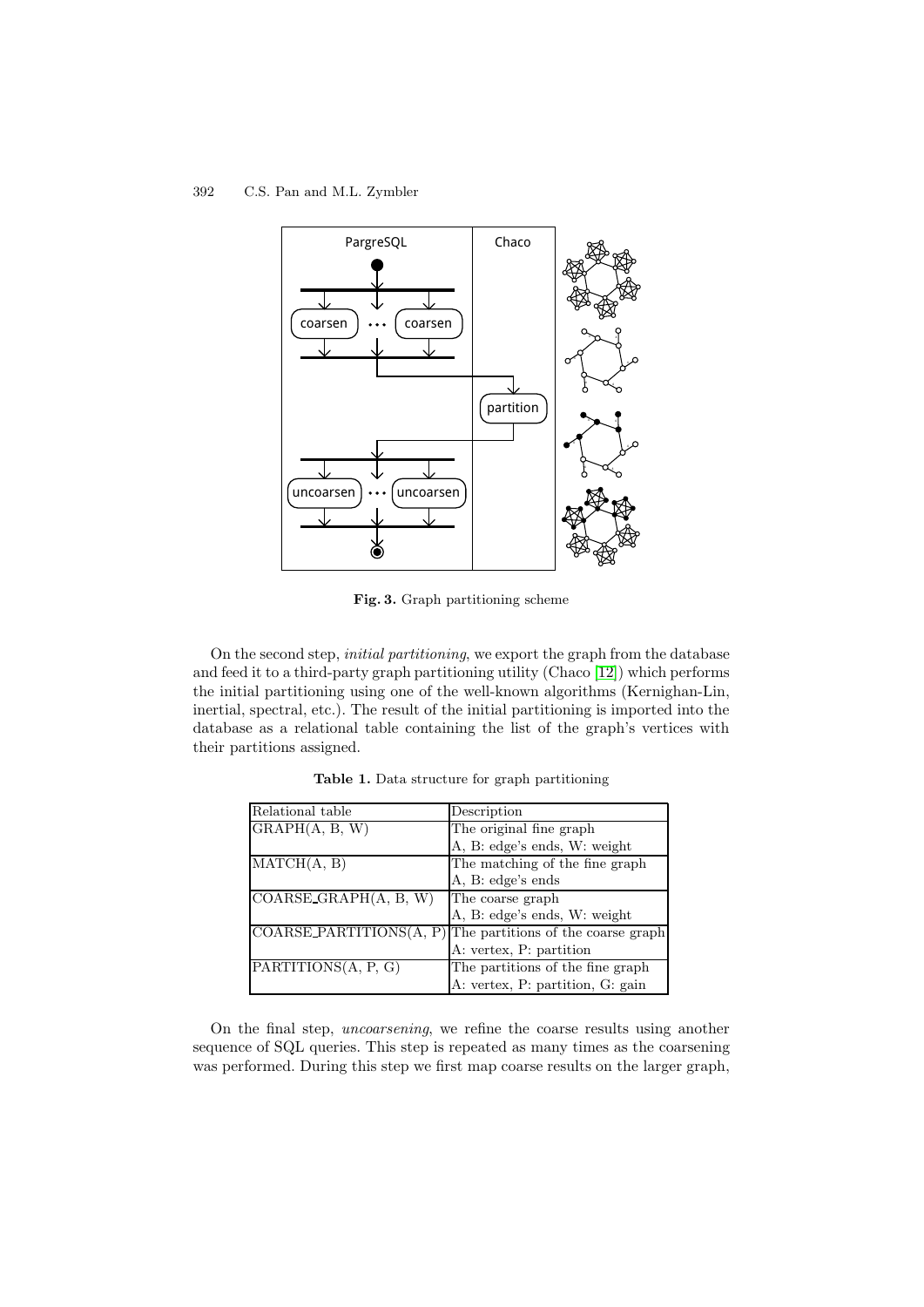and then apply a local optimization to improve the results. PargreSQL calculates a table of two columns: vertex and its partition.

Since we apply a relational DBMS, our algorithms suppose that the data is stored in relational tables (see tab. [1\)](#page-4-1). These tables are uniformly distributed among cluster nodes by means of  $\psi(t) = \lfloor \frac{t.A \times n}{|E|} \rfloor$  fragmentation function, where n is the number of nodes in the cluster and  $t.A$  is used as the fragmentation attribute. Every instance of the PargreSQL's engine processes its own set of fragments of these tables.

Since our approach does not implement the initial partitioning itself, we will discuss further only the coarsening and uncoarsening steps.

#### **4.1 Coarsening**

We divided the coarsening problem into two subproblems: **find a matching** and **collapse the matching** (see fig. [4\)](#page-5-0).



<span id="page-5-0"></span>**Fig. 4.** An example of **coarsening**

During the **find** substep we search for the heaviest matching (independent edge set) in the graph. Since we use a simple greedy algorithm for that, the matching could turn out not to be actually the heaviest. This matching is stored into a database table as a list of edges for later use.

The **collapse** substep implements the removal of all the edges found on the previous substep. The edges in question get collapsed into vertices (see fig. [5\)](#page-6-0).

## **4.2 Uncoarsening**

The uncoarsening step is also implemented inside PargreSQL as a series of relational operations. The implementation consists of three substeps: **propagate the partitions**, **calculate the gains** and **refine the gains** (see fig. [6\)](#page-6-1).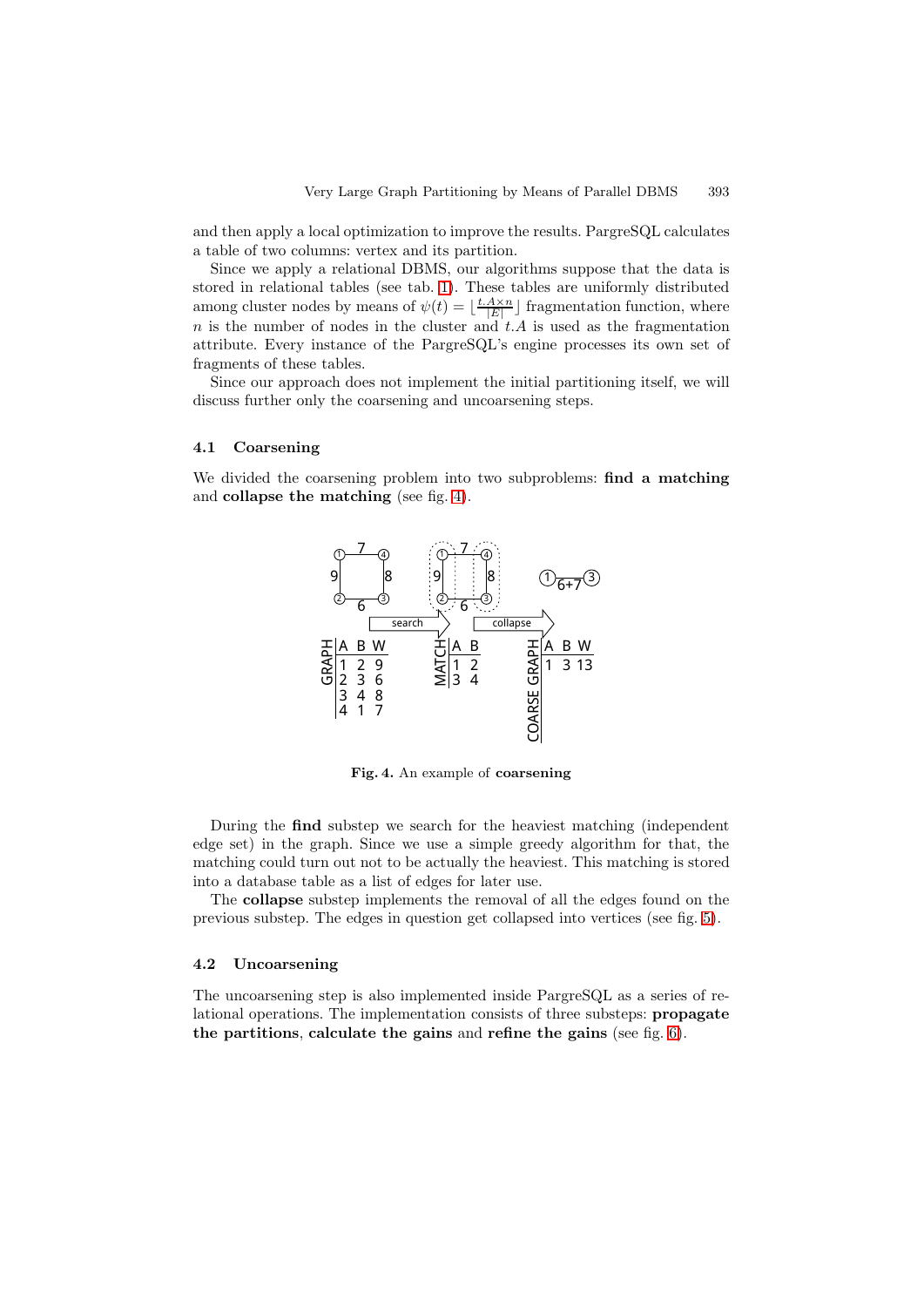```
select least(newA, newB) as A, greatest(newA, newB) as B, sum(W) as W
from (
 select
    coalesce(match2.A, GRAPH.A) as newA,
    coalesce(MATCH.A, GRAPH.B) as newB,
    GRAPH.W
 from
    GRAPH, left join MATCH on GRAPH.B=MATCH.B
    left join MATCH as match2 on GRAPH.A=match2.B)
where newA<>newB group by A, B
```
<span id="page-6-0"></span>



<span id="page-6-1"></span>**Fig. 6.** An example of **uncoarsening**

The idea of the **propagate** step is to map coarse partitions onto the finer version of the graph. This is the opposite of the **collapse** substep of the coarsening process. The matching saved earlier gets used here to uncollapse the edges and mark their ends as belonging to the corresponding partitions (see fig. [7\)](#page-6-2).

<span id="page-6-2"></span>**Fig. 7.** The **propagate** substep implementation

Right after the partition propagation we could end up with a nonoptimal solution. So we need to know, which vertices should go to the opposite partition. This is calculated for each vertex as the *gain*, which is the difference between the total weight of the edges connecting the vertex with ones from the other partition and the total weight of the edges connecting the vertex with ones from the same partition.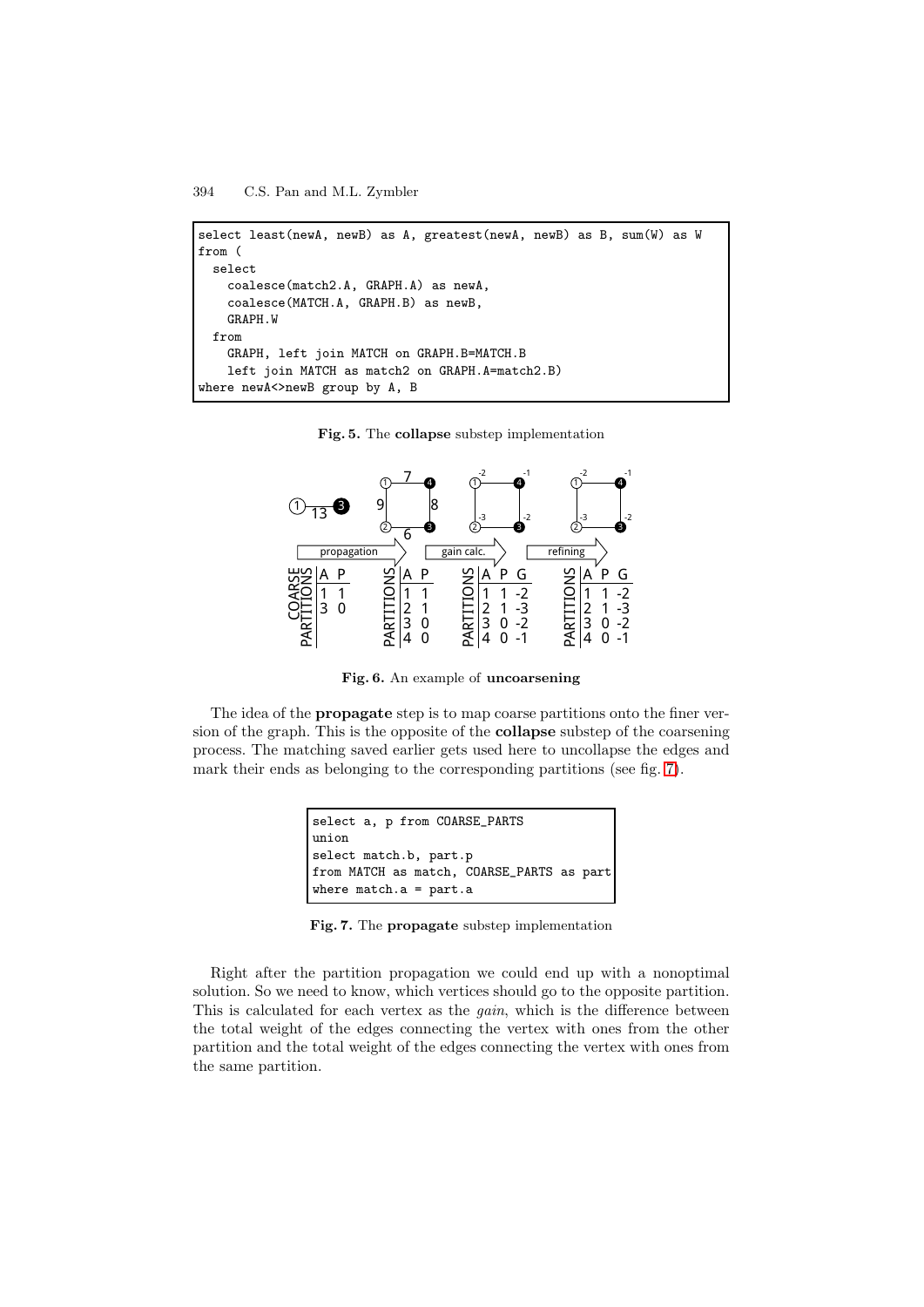The gain is calculated as

$$
gain(v) = ext(v) - int(v),
$$

where

$$
ext(v) = \sum_{(v,u)\in E, P(v)\neq P(u)} w(v,u),
$$

$$
int(v) = \sum_{(v,u)\in E, P(v)=P(u)} w(v,u).
$$

Basically, the gain means how much better the overall solution would be if we excluded this vertex v from its current partition  $P(v)$ . In case gain $(v) > 0$ we would want to move  $v$  to the opposite partition. The gain calculation implemented in PL/pgSQL as shown in fig. [8.](#page-7-0)

```
select PARTITIONS.A, PARTITIONS.P, sum(subgains.Gain) as Gain
from
 PARTITIONS left join (
   select GRAPH.A, GRAPH.B,
    case when ap.P = bp.P then -GRAPH.Welse GRAPH.W end as Gain
   from
   GRAPH left join PARTITIONS as ap on GRAPH.a = ap.A
   left join PARTITIONS as bp on GRAPH.b = bp.A
 ) as subgains
 on PARTITIONS.A = subgains.A or PARTITIONS.A = subgains.B
group by PARTITIONS.A, PARTITIONS.P
```
<span id="page-7-0"></span>**Fig. 8.** The gain calculation

| select * from PARTITIONS | update PARTITIONS                             |
|--------------------------|-----------------------------------------------|
| where                    | set $G = G + W *$ (case when $P = V.P$ then 2 |
| $P = current and$        | else -2 end)                                  |
| $G = ($                  | from (                                        |
| select max(G)            | select case when $A = V.A$ then B else A end, |
| from PARTITIONS          | W from GRAPH                                  |
| where $P = current$ )    | where $B = V.A$ or $A = V.A$ as neighbors     |
| limit 1                  | where $neighbors.A = PARTITIONS.A;$           |
| into V                   |                                               |
|                          | update PARTITIONS                             |
|                          | set $G = -G$ , $P = 1 - P$                    |
|                          | where $A = V.A$ ;                             |

(a) Vertex picking

(b) Vertex moving

<span id="page-7-1"></span>**Fig. 9.** Refining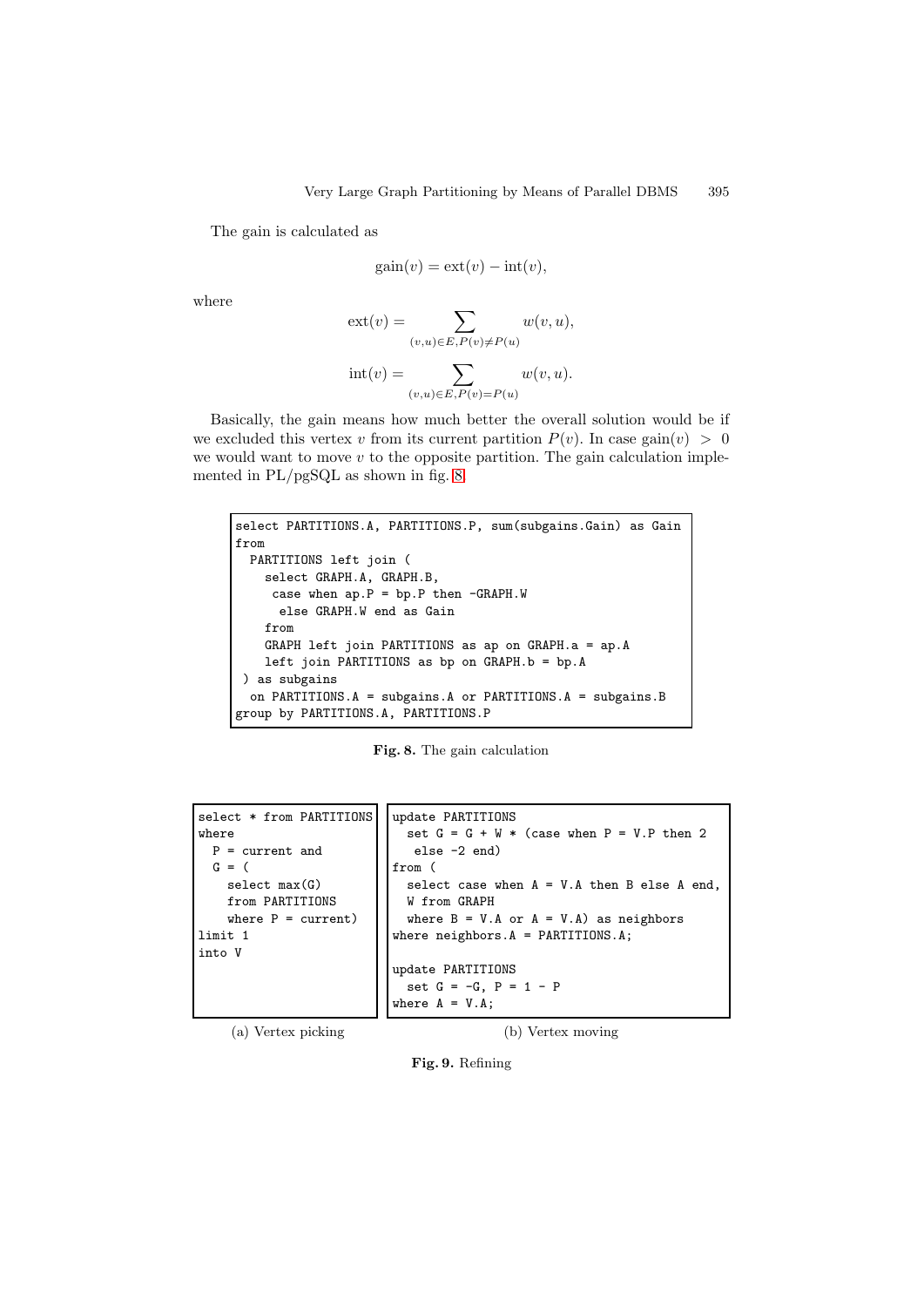During the **refine** substep we switch back and forth between the partitions, each time picking a vertex which has the largest positive gain and moving it to the opposite partition. This repeats until we cannot find such vertices any more. This method is based on the heuristic proposed in [\[16\]](#page-10-3). Its implementation in PL/pgSQL is shown in fig. [9.](#page-7-1)

# <span id="page-8-0"></span>**5 Experiments**

We have conducted a series of experiments using SKIF-Aurora supercomputer of South Ural State University [\[21\]](#page-11-7). We tried to partition a street network graph<sup>[2](#page-8-1)</sup> of  $10<sup>5</sup>$  vertices and we got an embarassingly parallel implementation where every fragment of the graph's database represenation gets processed independently of the other fragments. Since the problem has the complexity of  $O(n^3)$ , this kind of "trick" gives us the superlinear speedup that you can see on fig. [10,](#page-8-2) but at a price of reduced accuracy of the results.



<span id="page-8-2"></span>**Fig. 10.** Execution time with PargreSQL

Relative execution time of coarsening and uncoarsening did not show any dependency on configuration (see fig. [11\)](#page-8-3).



<span id="page-8-3"></span>**Fig. 11.** Relative execution time

 $\sqrt{2}$  Luxemburg street map from

<span id="page-8-1"></span><http://www.cc.gatech.edu/dimacs10/archive/streets.shtml>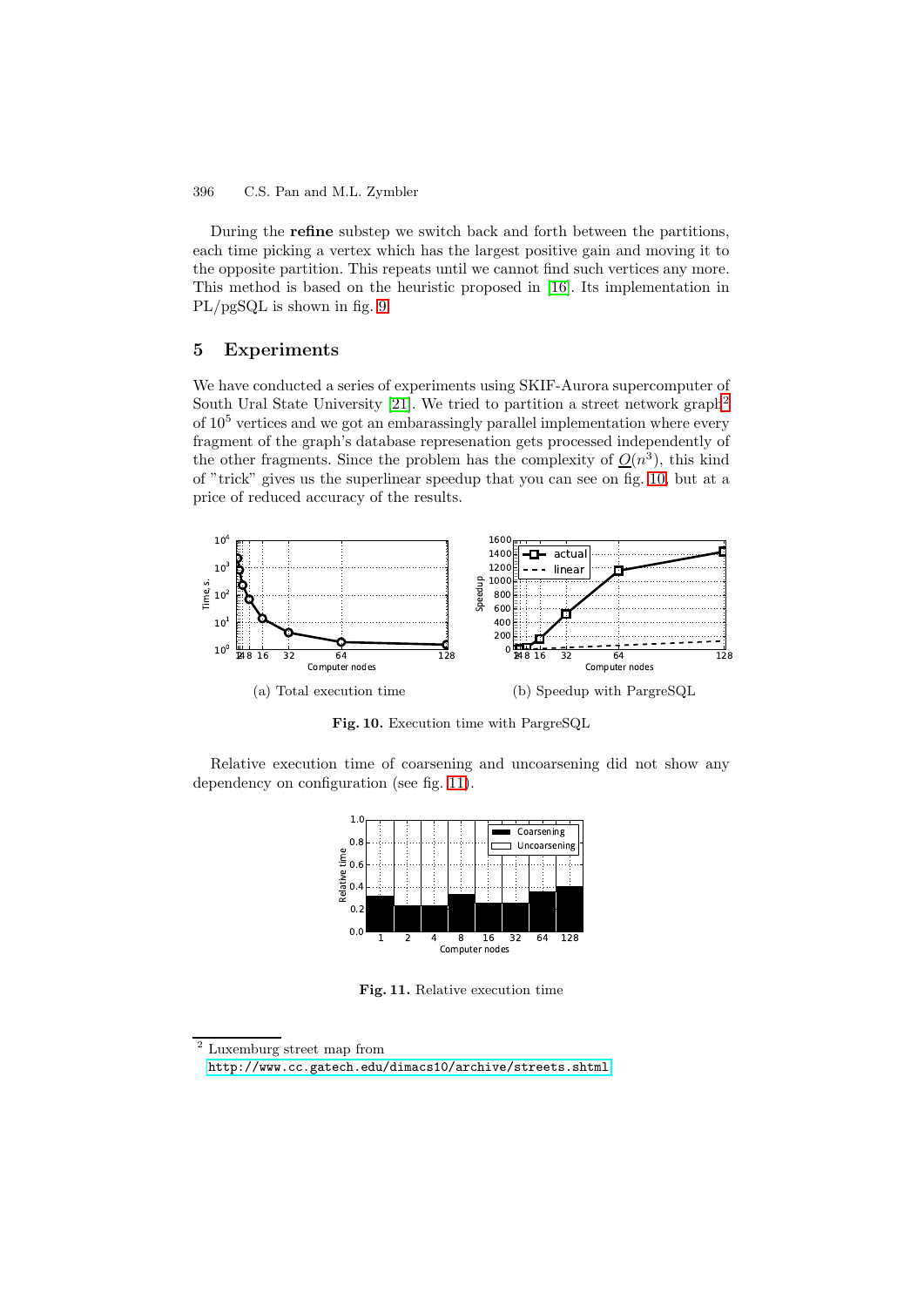

<span id="page-9-1"></span>**Fig. 12.** The quality of the partitioning

We have investigated exactly how much worse the results would get as we increased the number of computer nodes in the system. The statistics on the quality of partitioning is shown in fig. [12.](#page-9-1)

## **6 Conclusions**

The paper introduces an approach to partitioning of very large graphs, comprising of billions of vertices and/or edges. Most of the existing serial and parallel algorithms suppose that the graph being partitioned and all the intermediate data fit into main memory, so they cannot be applied directly for very large graphs.

Our approach assumes using PargreSQL parallel relational DBMS. A very large graph is represented as a relational table (list of edges). PargreSQL DBMS carries out the coarsening of the graph. The coarsened graph and the intermediate data generated during the process fit into main memory, so its initial partitioning could be performed by some third-party tool (e.g. Chaco). In the end PargreSQL performs the uncoarsening of the coarse partitions.

PargreSQL is implemented on the basis of PostgreSQL open-source DBMS. PargreSQL utilizes the idea of fragmented parallelism and implies modifications in the source code of the existing PostgreSQL's subsystems as well as implementation of new subsystems to provide parallel processing.

Because of using a DBMS our approach will work even in cases when traditional tools may fail due to memory limits. Parallel query processing provides us with a very good time and speedup of graph partitioning at an acceptable quality loss.

In the future we would like to explore applying PargreSQL to other problems connected with mining very large graphs from different subject domains and try some more sophisticated partitioning schemes, not only the bisection.

<span id="page-9-0"></span>**Acknowledgment.** The reported study was partially supported by the Russian Foundation for Basic Research, research projects No. 12-07-31217 and No. 12- 07-00443.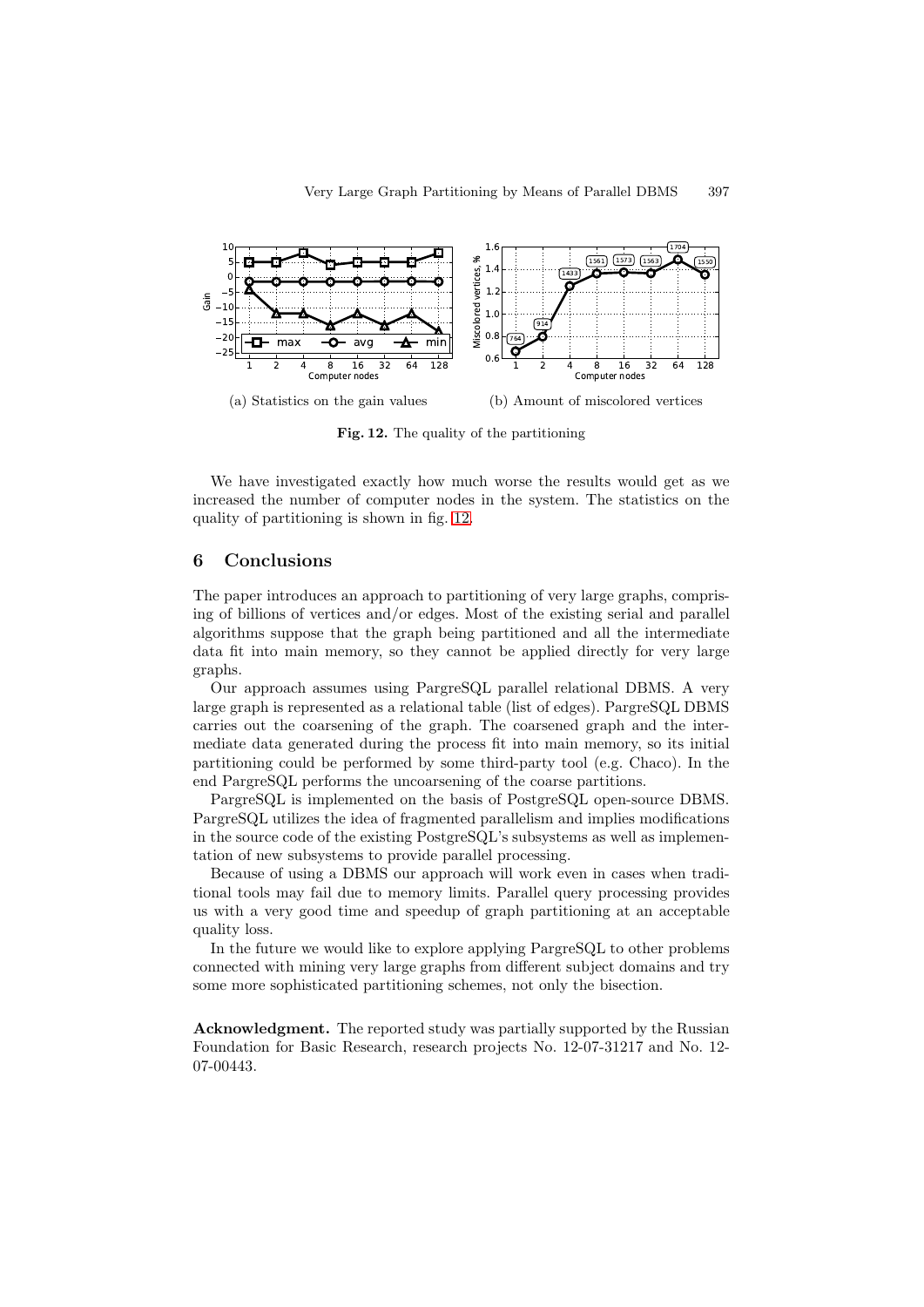## <span id="page-10-2"></span><span id="page-10-1"></span>**References**

- 1. Aggarwal, C.C., Wang, H.: Managing and Mining Graph Data, 1st edn. Springer Publishing Company, Incorporated (2010)
- <span id="page-10-15"></span>2. Balachandran, R., Padmanabhan, S., Chakravarthy, S.: Enhanced DB-subdue: Supporting subtle aspects of graph mining using a relational approach. In: Ng, W.-K., Kitsuregawa, M., Li, J., Chang, K. (eds.) PAKDD 2006. LNCS (LNAI), vol. 3918, pp. 673–678. Springer, Heidelberg (2006)
- <span id="page-10-11"></span>3. Barguñó, L., Muntés-Mulero, V., Dominguez-Sal, D., Valduriez, P.: *ParallelGDB*: a parallel graph database based on cache specialization. In: Desai, B.C., Cruz, I.F., Bernardino, J. (eds.) IDEAS, pp. 162–169. ACM (2011)
- <span id="page-10-16"></span>4. Chakravarthy, S., Beera, R., Balachandran, R.: DB-subdue: Database approach to graph mining. In: Dai, H., Srikant, R., Zhang, C. (eds.) PAKDD 2004. LNCS (LNAI), vol. 3056, pp. 341–350. Springer, Heidelberg (2004)
- <span id="page-10-13"></span>5. Chakravarthy, S., Pradhan, S.: DB-FSG: An SQL-based approach for frequent subgraph mining. In: Bhowmick, S.S., Küng, J., Wagner, R. (eds.) DEXA 2008. LNCS, vol. 5181, pp. 684–692. Springer, Heidelberg (2008)
- <span id="page-10-8"></span>6. Chen, R., Yang, M., Weng, X., Choi, B., He, B., Li, X.: Improving large graph processing on partitioned graphs in the cloud. In: Proceedings of the Third ACM Symposium on Cloud Computing, SoCC 2012, pp. 3:1–3:13. ACM, New York (2012)
- <span id="page-10-7"></span>7. Delling, D., Goldberg, A.V., Razenshteyn, I., Werneck, R.F.F.: Graph partitioning with natural cuts. In: IPDPS, pp. 1135–1146. IEEE (2011)
- <span id="page-10-18"></span>8. DeWitt, D.J., Gray, J.: Parallel Database Systems: The Future of High Performance Database Systems. Commun. ACM 35(6), 85–98 (1992)
- <span id="page-10-14"></span><span id="page-10-0"></span>9. Fjallstrom, P.: Algorithms for graph partitioning: A survey (1998)
- 10. Garcia, W., Ordonez, C., Zhao, K., Chen, P.: Efficient algorithms based on relational queries to mine frequent graphs. In: Nica, A., Varde, A.S. (eds.) PIKM, pp. 17–24. ACM (2010)
- <span id="page-10-19"></span>11. Graefe, G.: Encapsulation of parallelism in the volcano query processing system. In: Garcia-Molina, H., Jagadish, H.V. (eds.) SIGMOD Conference, pp. 102–111. ACM Press (1990)
- <span id="page-10-10"></span><span id="page-10-9"></span>12. Hendrickson, B.: Chaco. In: Padua (ed.) [23], pp. 248–249
- <span id="page-10-4"></span>13. Karypis, G.: Metis and parmetis. In: Padua (ed.) [23], pp. 1117–1124
- 14. Karypis, G., Kumar, V.: Multilevel graph partitioning schemes. In: ICPP (3), pp. 113–122 (1995)
- <span id="page-10-5"></span>15. Karypis, G., Kumar, V.: A parallel algorithm for multilevel graph partitioning and sparse matrix ordering. J. Parallel Distrib. Comput. 48(1), 71–95 (1998)
- <span id="page-10-3"></span>16. Kernighan, B.W., Lin, S.: An efficient heuristic procedure for partitioning graphs. The Bell System Technical Journal 49(1), 291–307 (1970)
- <span id="page-10-6"></span>17. Kim, J., Hwang, I., Kim, Y.-H., Moon, B.R.: Genetic approaches for graph partitioning: a survey. In: Krasnogor, N., Lanzi, P.L. (eds.) GECCO, pp. 473–480. ACM (2011)
- <span id="page-10-17"></span>18. Kyrola, A., Blelloch, G., Guestrin, C.: Graphchi: Large-scale graph computation on just a pc. In: Proceedings of the 10th USENIX Symposium on Operating Systems Design and Implementation, OSDI 2012, Hollywood (October 2012)
- <span id="page-10-20"></span>19. Lepikhov, A.V., Sokolinsky, L.B.: Query processing in a dbms for cluster systems. Programming and Computer Software 36(4), 205–215 (2010)
- <span id="page-10-12"></span>20. Malewicz, G., Austern, M.H., Bik, A.J.C., Dehnert, J.C., Horn, I., Leiser, N., Czajkowski, G.: Pregel: a system for large-scale graph processing. In: Elmagarmid, A.K., Agrawal, D. (eds.) SIGMOD Conference, pp. 135–146. ACM (2010)